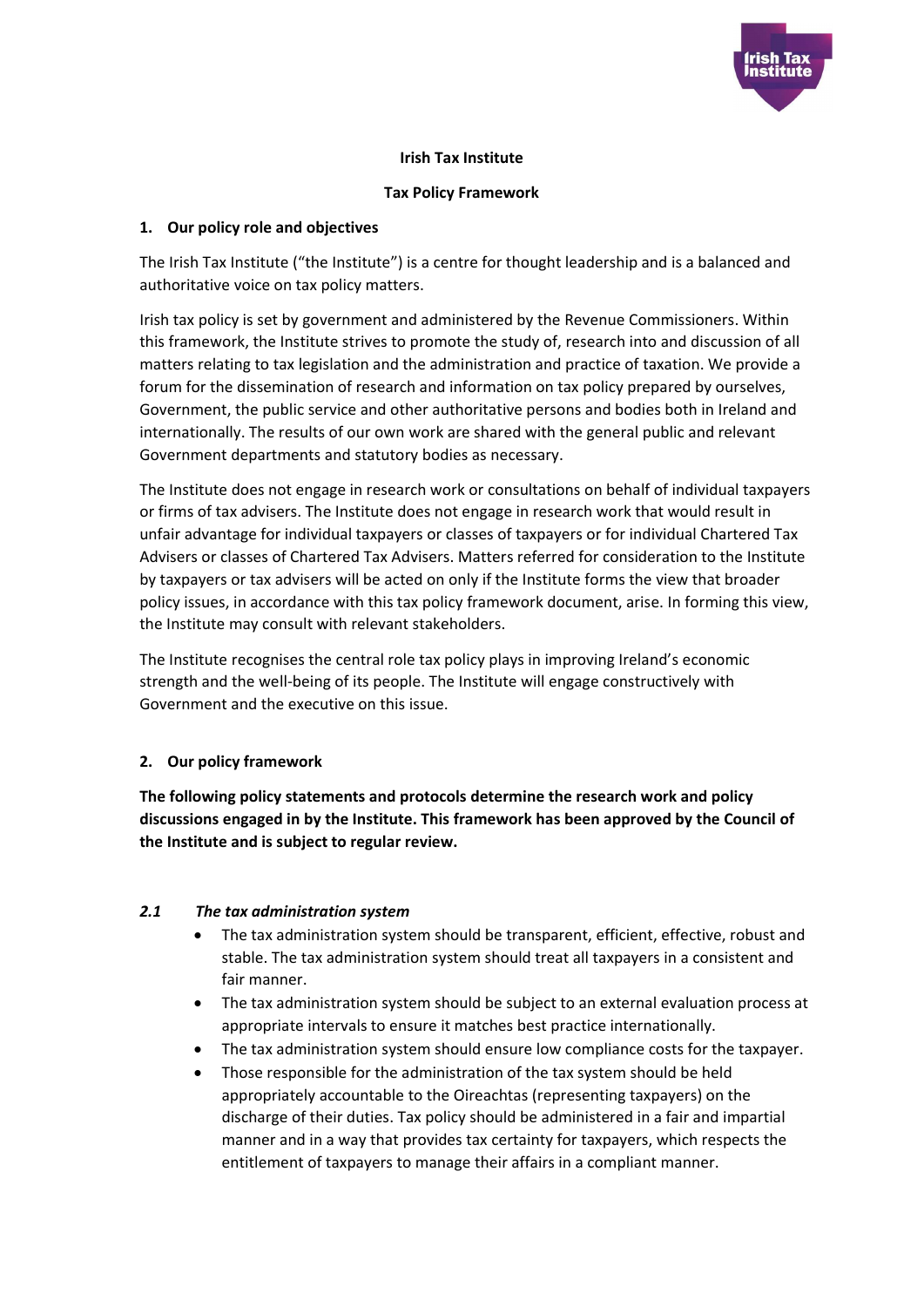

- The tax administration system is primarily based on the principle of self-assessment and this principle should be applied consistently to all taxes. A notable exception is the PAYE system as it applies to employees.
- Taxpayers within the self-assessment system (and therefore required to calculate and pay their tax liabilities without assessment) are entitled to a system that enables them to calculate their liabilities with certainty and pay them in accordance with reasonable and consistent deadlines.
- x Taxpayers are entitled to an independent, impartial and fully transparent avenue of appeal against both legislative and administrative decisions taken by the Revenue Commissioners.
- x Taxpayers are entitled to the operation by the Revenue Commissioners of a "Taxpayer's Charter" (Customer Service Charter) which meets best practice standards as set out by the EU and the OECD.

### *2.2 Tax policy to underpin economic growth and social development*

- Tax policy should support balanced and sustainable economic growth and promote increased employment while providing the resources necessary to meet the cost of public services and other government outlays in the medium and longer term.
- The tax policy approach adopted by government should be subject to a process of ongoing structured review to ensure that it is supporting competitiveness, economic growth and the government's social and climate action programme.

### **2.3** *The fiscal legislative process and stakeholder engagement*

- International best practice should be applied in setting tax policy and adopting legislation.
- The tax policy and legislative system should be flexible, democratic and open to independent review.
- x Tax law should be drafted in a manner that ensures equal treatment for taxpayers in similar circumstances and does not lead to fundamental inequities for classes of taxpayers.
- x Tax law should be drafted clearly. Apart from key income tax changes and other political or market sensitive matters, the Institute believes that proposed tax legislation should be published in advance of the Finance Bill to allow sufficient time for proper consultation prior to its enactment.
- Tax law should, as far as possible, be drafted in a manner that provides certainty for taxpayers.
- Subject to the national interest, there should be a consistency of approach in framing tax legislation.
- The setting of tax policy should involve an inclusive and collaborative approach with all relevant stakeholders.
- x Changes in tax law that impose revised or additional compliance requirements or responsibilities on taxpayers should provide for sufficient lead-in time.
- x Material changes in obligations placed on taxpayers should be approved by the Oireachtas only on foot of a regulatory impact assessment report that includes an assessment of costs of compliance.